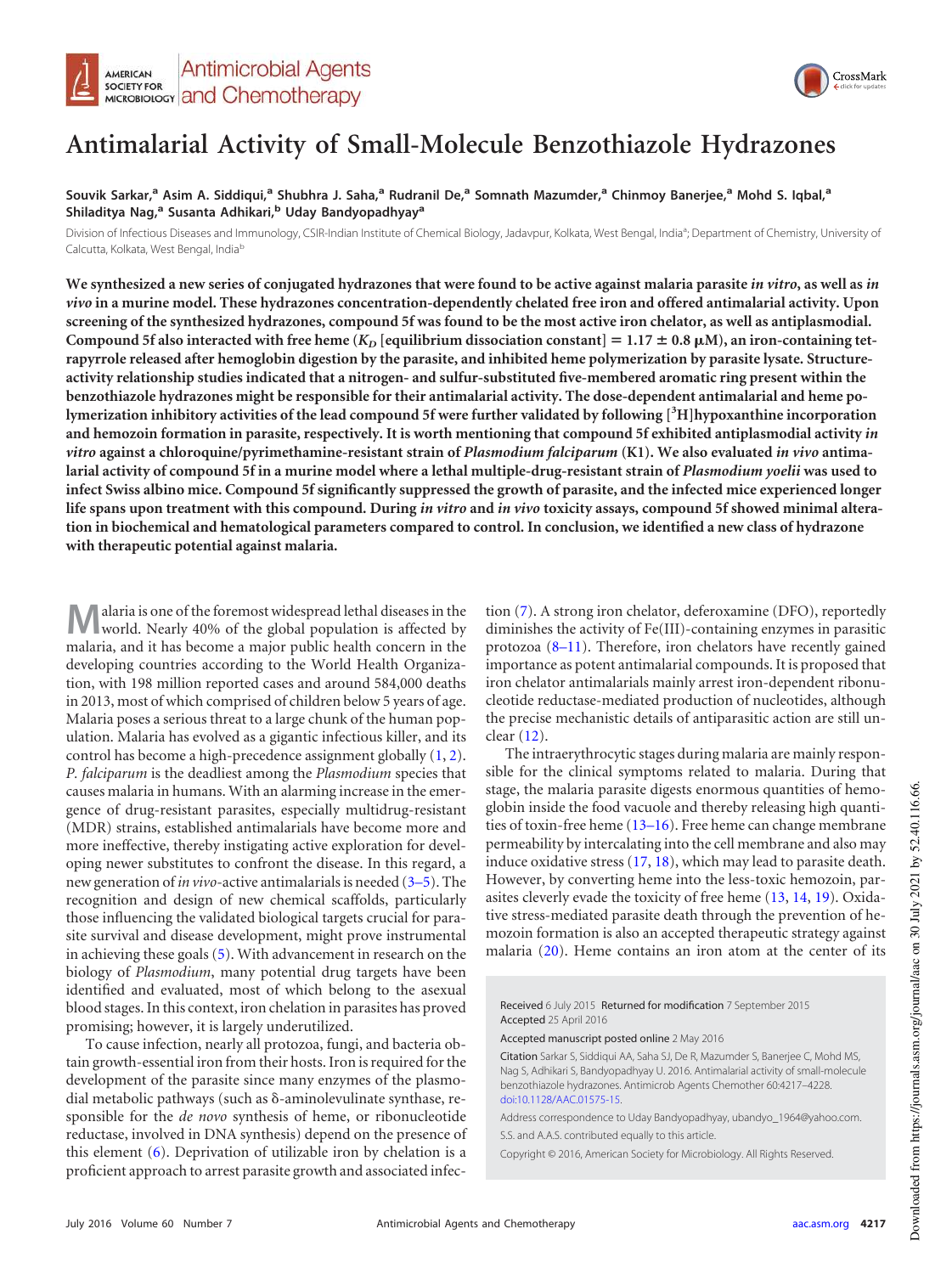tetrapyrrole ring; therefore, an iron-chelating molecule may be able to interact with free heme through its iron. Furthermore, it is worth mentioning that this sort of heme-interacting molecule may inhibit hemozoin formation to induce parasite death [\(20,](#page-10-18) [21\)](#page-10-19). Therefore, a small molecule, which can both chelate free iron and prevent hemozoin formation through free heme binding would be a novel dual target antimalarial agent. Here, we report the designing, synthesis, and antimalarial activities of conjugated hydrazones. These molecules chelated free iron, interacted with free heme, inhibited hemozoin formation, and prevented *P. falciparum* growth *in vitro*. Compound 5f (the lead molecule) also showed antimalarial activity *in vivo* against the MDR strain of *P. yoelii* in Swiss albino mice.

#### **MATERIALS AND METHODS**

**Chemicals.** RPMI 1640, hemin, saponin, dimethyl sulfoxide (DMSO), sodium dodecyl sulfate (SDS), sodium bicarbonate, tripyridyl triazine (TPTZ), Saponin, D-glucose, and Giemsa stain were purchased from Sigma (St. Louis, MO). Albumax II, gentamicin, penicillin, streptomycin, and fetal bovine serum were purchased from Gibco/Life Technologies. [<sup>3</sup>H]hypoxanthine was purchased from Perkin-Elmer. All other chemicals were of analytical-grade purity.

**Chemical synthesis.** The general procedure for the synthesis of hydrazone compounds (1, 2, 3, 4, and 5) was as follows. To a solution of the corresponding hydrazine (30 mmol) in methanol (50 ml), 1.1 equivalents of the appropriate aldehyde dissolved in methanol were added at room temperature. After proper mixing of the solution, stirring was continued overnight. The solid products were isolated and purified by column chromatography. The structures of hydrazones were confirmed by nuclear magnetic resonance (NMR) and mass spectral analysis.

**Iron-chelating activity** *in vitro***.** The iron-chelating activity of the synthesized compounds was monitored according to a previously described protocol [\(22\)](#page-10-20). The assay was carried out in optically clear 1-ml quartz cuvette containing 20 mM phosphate-buffered saline (PBS) (pH 7.4) and Fe(II) (10  $\mu$ M). Compounds were added with increasing concentrations (1 to 20  $\mu$ M) with the instant addition of tripyridyl triazine (TPTZ; 20  $\mu$ M) in small volumes to the sample cuvette. The same volume of DMSO was added to the reference cuvette concomitantly (the compounds were dissolved in DMSO). An assay system without a compound was considered a control set. A well-known iron chelator deferoxamine was used as a positive control. The iron-chelating capability of compounds at various concentrations was monitored immediately after each addition by determining the decrease in the absorbance of the Fe(II)- TPTZ complex at 595 nm in a Shimadzu UV/VIS spectrophotometer, and this value was expressed as the concentration required to decrease the original absorbance by 50%.

**Parasite culture** *in vitro* **and** *in vivo* **parasite maintenance.** *P. falciparum* 3D7 strain (chloroquine sensitive) and K1 strain (chloroquine and pyrimethamine resistant) were cultured as mentioned earlier with some modifications [\(23,](#page-11-0) [24\)](#page-11-1). In brief, the parasite culture was maintained in RPMI 1640 medium supplemented with 25 mM HEPES, 1.76 g of sodium bicarbonate per liter, 2 g of D-glucose per liter, 50  $\mu$ g of gentamicin per ml, 370  $\mu$ M hypoxanthine, and 0.5% (wt/vol) AlbuMax II at a hematocrit level of 5% in culture flasks inside sealed candle jars at a temperature maintained at 37°C. The culture medium was exchanged with fresh medium at 24-h interval. *P. falciparum* growth was regularly monitored by Giemsa staining of thin blood smears. *In vivo* malaria was maintained by intraperitoneal inoculation of *P. yoelii* (N-67, an MDR strain) in male Swiss albino mice (20 to 25 g) as described earlier [\(25\)](#page-11-2). Giemsa staining of thin blood smears was used to quantify parasitemia. Animal experiments were conducted in accordance with the institutional guidelines and permission from the animal ethics committee of the Committee for the Purpose of Control and Supervision of Experiments on Animals, New Delhi, India (permit 147/1999/CPCSEA).

*In vitro* **antimalarial activity by SYBR green assay.** The SYBR green assay was performed in 96-well plate, as mentioned earlier [\(26\)](#page-11-3). In brief, parasite culture with 4% hematocrit and 1% parasitemia in a synchronized ring stage was dispensed into a 96-well plate with increasing concentrations of compounds in three sets and kept in candle jar in a total volume of 100  $\mu$ l per well. After 48 h, the cells were lysed in 100  $\mu$ l of lysis buffer (20 mM Tris [pH 7.5], 5 mM EDTA, 0.008% [wt/vol] saponin, 0.08% [vol/vol] Triton X-100, and  $2 \times$  SYBR green nucleic I acid stain) in each well by pipetting and then incubated in the dark at room temperature for 1 h. Deferoxamine, a standard iron chelator, was used as a positive control. Artesunate, a water-soluble semisynthetic derivative of artemisinin and chloroquine were used as positive controls to check the antimalarial activity. The fluorescence intensities were determined upon excitation at 485 nm and after emission at 530 nm using a Hitachi F-7000 fluorimeter.

**Fe(III)-compound 5f complex formation.** Each Fe(III)-compound complex was prepared as described previously [\(27\)](#page-11-4). Ligand (compound 5f, 2 mmol) was dissolved in 45 ml of dry methanol with subsequent addition of triethylamine (2 mmol) to the solution. After the complete dissolution of the ligand, a methanolic solution of  $FeCl<sub>3</sub>·6H<sub>2</sub>O$  (2.75 mmol) was added dropwise to the ligand solution, and the resulting mixture was refluxed for 1 h. Progression of the reaction was monitored by thin-layer chromatography. Upon completion of the reaction, the reaction mixture was allowed to come to room temperature, and precipitated product was filtered off and washed with methanol several times, followed by treatment with water and then acetone. The complex obtained was subjected to infrared (IR) spectroscopy for characterization.

**Heme interaction studies.** The interaction of hydrazone derivatives with heme was evaluated by differential optical spectroscopy, as mentioned before [\(28\)](#page-11-5). In brief, assay system was carried out with heme (1  $\mu$ M) in 100 mM sodium acetate buffer (pH 5.2) in a final volume of 1 ml, and differential optical spectra were recorded using quartz cells with a 1-cm light path in a Shimadzu 15UV/VIS spectrophotometer at  $25 \pm 1^{\circ}$ C. Native heme binding of hydrazones was documented with increasing concentrations (1 to 20  $\mu$ M) of hydrazones. Differential spectroscopy of heme versus heme-hydrazone interactions was performed by the addition of heme solution (1  $\mu$ M) in both the reference and the sample cuvettes to obtain a baseline trace at a final volume of 1 ml. This step was followed by the addition of increasing concentrations of hydrazones (1 to 20  $\mu$ M) to the sample cuvette, along with a concomitant addition of the same volume of DMSO (used to dissolve the hydrazones; 0.5 to 10  $\mu$ l) to the reference cuvette. The Soret spectrum of thoroughly mixed contents was recorded without hydrazones and after the successive addition of hydrazones immediately. The equilibrium dissociation constant (*K<sub>D</sub>*) for heme-hydrazone complex formation was evaluated by an equation described by Sche-jter et al. [\(28\)](#page-11-5):  $1/\Delta A = (K_D/\Delta A_\infty)1/S + 1/\Delta A_\infty$ , where S is the concentration of hydrazones,  $\Delta A$  is the absorption change at a particular wavelength and at a saturating concentration of the ligand (hydrazones), and absorption changes are expressed as  $\Delta A_\infty$ .

**Preparation of parasite lysate.** The parasite (*P. yoelii*) lysate was prepared as described earlier [\(29,](#page-11-6) [30\)](#page-11-7). In brief, erythrocytes (from *P. yoelii*infected mice blood) were collected and centrifuged at  $800 \times g$  for 5 min. The pellet was washed twice and reconstituted in cold PBS. To lyse the erythrocytes, PBS containing an equal volume of 0.5% saponin (final concentration, 0.25%) was mixed well with erythrocyte suspension in PBS and allowed to stand for 15 min in ice. The mixture was then centrifuged at 1,300  $\times$  g for 5 min to obtain the parasite pellet. The pellet was rinsed thrice with cold PBS and kept at 80°C for further use. The parasite pellet was then lysed in PBS by mild sonication (a 30-s pulse in water bath-type sonicator) under ice-cold conditions, and the protein content of the lysate was quantified. The lysate obtained was stored at 20°C for further use.

**Hemozoin (-hematin) formation** *in vitro* **by parasite lysate and in** *P. falciparum* culture. Formation of hemozoin ( $\beta$ -hematin) in the presence of parasite lysate was evaluated as described earlier with some modifications [\(31](#page-11-8)[–](#page-11-9)[33\)](#page-11-10). In brief, the reaction was carried out in the presence of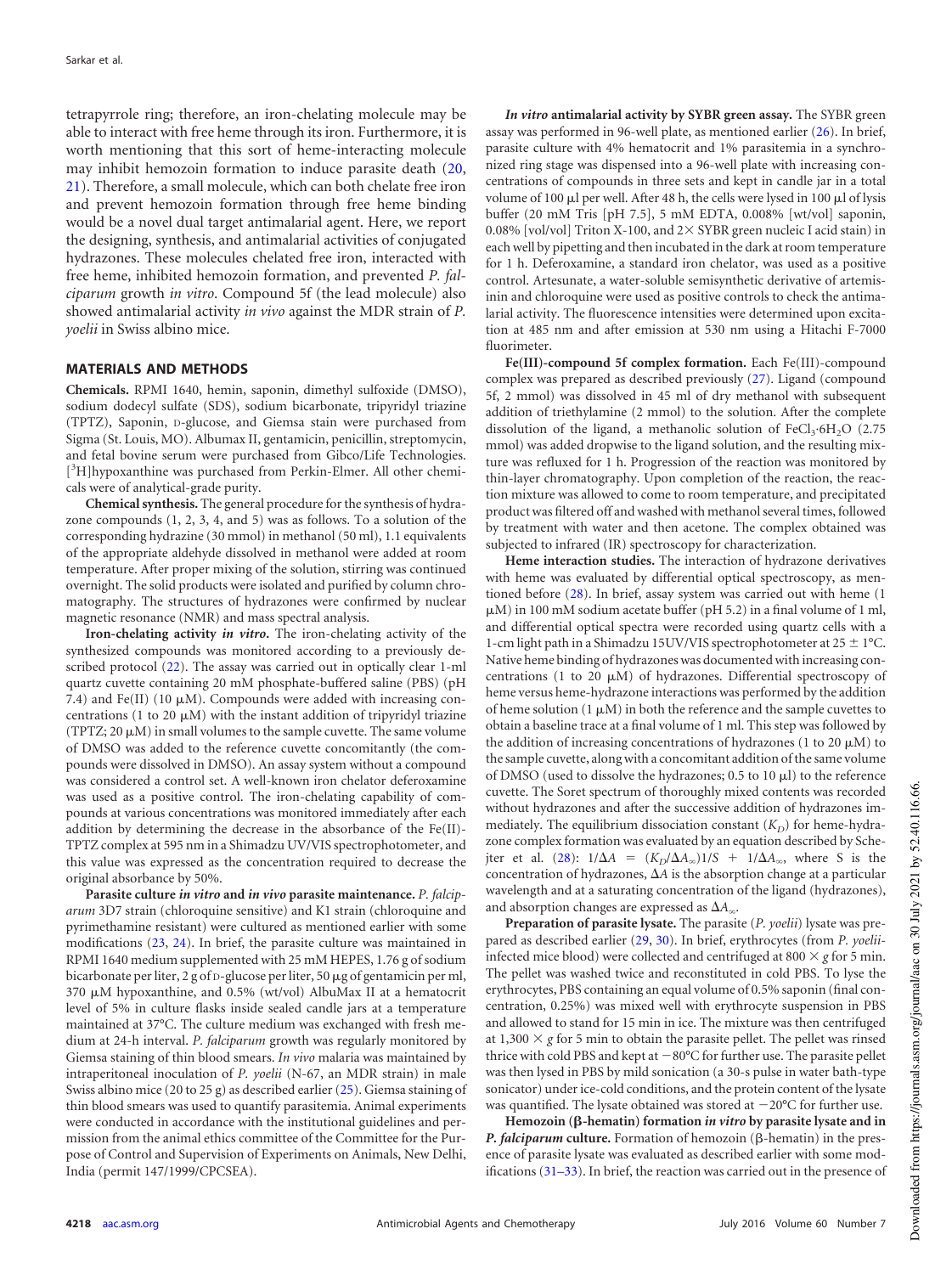100 mM hemin, parasite lysate (20  $\mu$ g), and different concentrations of hydrazones (1 to 100  $\mu$ M) in a final volume of 1 ml of sodium acetate buffer (100 mM, pH 5.2). The reaction performed in the absence of hydrazones was considered the control. The reaction was carried out at 37°C for 12 h to allow the conversion of hemin into hemozoin. After 12 h, the reaction mixture was centrifuged at  $15,000 \times g$  for 15 min at room temperature. The obtained pellet was rinsed three times with Tris buffer (100 mM [pH 7.8] containing 2.5% SDS) and once in bicarbonate buffer (100 mM, pH 9.2). The resultant insoluble pellet (hemozoin) was then dissolved using 100  $\mu$ l of 2 N NaOH and diluted with 0.9 ml of 2.5% SDS. The absorbance of the solution was recorded at 400 nm using Shimadzu 15UV/VIS spectrophotometer at 25  $\pm$  1°C using quartz cells with a 1-cm light path.

The efficacy of the lead compound was further tested for its activity against hemozoin formation in *P. falciparum* in culture at various concentrations. Parasite in culture medium was incubated with the compound for 48 h, and then the cells were collected by centrifugation and treated with 0.01% saponin in PBS to release the parasite and lyse the uninfected red blood cells (RBCs). The parasite pellet was washed with PBS three times and lysed by sonication. The total protein content of all of the samples was estimated. Free heme from parasite lysate was removed by washing with 2.5% SDS and 0.1 M sodium bicarbonate (pH 9.2), with subsequent discarding of the supernatant after centrifugation. The remaining pellet was resuspended in 1 ml of 0.2 N NaOH, and the absorbance was measured at 400 nm.

**[ <sup>3</sup>H]hypoxanthine incorporation assay to follow antimalarial activity** *in vitro***.** The inhibition of *P. falciparum* growth by the compound was confirmed by monitoring  $[{}^{3}H]$ hypoxanthine uptake as described previously [\(20,](#page-10-18) [34\)](#page-11-11). The synchronized ring stage of the parasite (1% parasitemia) was cultured in multiwell plates (200 µl/well) using different concentrations of the compound in triplicate. Parasite samples with DMSO alone were used as vehicle controls. After 24 h,  $[3H]$ hypoxanthine ( $5 \mu$ Ci/well) was added to each well, and the plate was kept in an incubator for another 24 h to the allow the incorporation of free  $[^3H]$ hypoxanthine into parasite nucleic acids. After treatment, the parasite was pelleted and washed three times in PBS. The packed RBC pellet was washed and dissolved in 100 µl of 3 N NaOH and kept at 37°C for 6 h. The lysate content was then dissolved in 10 ml of scintillation fluid (phenyl-oxazole-phenyl [POP], 4 g; phenyl-oxazole-phenyl-oxazole-phenyl [POPOP], 200 mg; naphthalene, 60 g; ethylene glycol, 20 ml; methanol, 100 ml [all in 1 liter of 1,4-dioxane]) and transferred to scintillation vials. The level of incorporated [3H]hypoxanthine was assessed using a Perkin-Elmer Tricarb 2810TR liquid scintillation counter. The radioactivity of the experimental samples was expressed as disintegrations per minute, a value which was proportional to the amount of  $[{}^{3}H]$ hypoxanthine incorporated into the DNA.

**Evaluation of antimalarial activity of compound 5f in Swiss albino mice.** The *in vivo* antimalarial efficacy of compound 5f was assessed in a murine malaria model, as mentioned previously [\(20\)](#page-10-18). In brief, a MDR strain of *P. yoelii*(N-67; a strain resistant to chloroquine, mefloquine, and halofantrine) was used to infect Swiss albino mice. Compound 5f was dissolved in alkaline water and administered intraperitoneally at three different doses (10, 25, and 50 mg kg [body weight] $^{-1}$ ). For each treatment, a group of six mice (each weighing  $25 \pm 5$  g) was inoculated with  $\sim$ 10<sup>6</sup> parasitized RBCs on day 0, and compound 5f was administered from days 4 to 7 postinfection. The effectiveness of compound 5f was evaluated by constant observation of parasitemia and animal survival every day. Giemsa staining of thin blood smears was used to measure the levels of parasitemia in the mice. A drop of blood was extracted from the tail vein of the mice and smeared onto a glass slide to obtain a thin smear. The slide was air dried and fixed in absolute methanol for 20 s. A Giemsa stain working solution was prepared by dilution in PBS (pH 7.2) at a dilution of 1:3. Fixed and air-dried blood smears were stained for 30 min and washed under running tap water. Slides were viewed and pictured at a resolution of  $\times$ 100 under an oil immersion lens. The mean value of the

percent parasitemia observed from an individual set of mice was used to analyze the percent inhibition of parasitemia compared to the vehicle control group.  $\alpha/\beta$ -Arteether (an ethyl ether derivative of artemisinin) was used as a positive control at a dose of 50 mg kg (body weight)<sup>-1</sup> day<sup>-1</sup>.

The suppressive activity of compound 5f against *P. yoelii* was also evaluated *in vivo* by applying Peter's 4-day test [\(35\)](#page-11-12) in Swiss albino mice with slight modifications. In brief, blood from an infected donor mouse was diluted with isotonic saline to yield an inoculum containing  $2 \times 10^7$ infected erythrocytes per ml. On the first day  $(D_0)$ , 30 mice were inoculated intraperitoneally with 0.2 ml of the inoculum before being randomly divided into five treatment groups of six mice each. At 3 h postinoculation, three experimental groups of mice were treated with compound 5f intraperitoneally, at three different doses (10, 25, or 50 mg kg<sup>-1</sup> day<sup>-1</sup>) for 4 days  $(D_0$  to  $D_3$ ), respectively. The fourth group was treated with  $\alpha$ / $\beta$ -arteether, which was used as a positive control, at a dose of 50 mg  $\text{kg}^{-1}$  day<sup>-1</sup>. A fifth group was considered the control. On day 5  $(D_4)$ , at 24 h after the last treatment, a thin smear was prepared from the tail blood of each mouse and stained with Giemsa stain to determine the percent parasitemia (by determining the number of parasitized erythrocytes per 300 erythrocytes in random fields). Parasitemia was determined by light microscopy using a  $\times$ 100 objective lens. The suppression of the average percent parasitemia was calculated as follows: % parasitemia =  $[(A B$ / $A$ ]  $\times$  100, where  $A$  is the average percent parasitemia in the negativecontrol group, and *B* is the average percent parasitemia in the test group.

*In vitro* **hemolysis assay.** The cytotoxic effect of compound 5f on RBCs was evaluated by hemolysis assay, as described earlier, with some modifications [\(36\)](#page-11-13). The freshly obtained RBCs were washed with 3 volumes of PBS (pH 7.4) three times. Hemolysis assay was performed at 2% hematocrit with different concentrations of drug in a final volume of 0.3 ml, followed by incubation at 37°C for 2 h and 12 h. Saponin (0.05% in PBS) was used as a positive control, whereas 0.2% DMSO was used as a vehicle control. After incubation, the tubes were centrifuged at  $1,000 \times g$ for 10 min, and the absorbance of the supernatants was determined over a wavelength range of 300 to 700 nm. The absorbance of the supernatants was also measured at 540 nm in an enzyme-linked immunosorbent assay plate reader (µQuant; BioTek) to measure the amount of hemoglobin released upon RBC lysis. The experiment was performed in triplicate.

*In vitro* **cytotoxic effect of compound 5f against mammalian cells.** The cytotoxicity of compound 5f was further assessed using a human liver cell line (HepG2) and human embryonic kidney 293 (HEK293) cells cultured in RPMI 1640 and Dulbecco modified Eagle medium, respectively, supplemented with 10% heat-inactivated fetal bovine serum and antibiotics, in a 5%  $CO_2$  atmosphere at 37°C. When confluent, the cells were washed with respective culture media, treated with trypsin, and replated in flat-bottom 24-well plates (5  $\times$  10<sup>4</sup> cells/well) for the determination of cell adherence, as described earlier [\(37\)](#page-11-14). Compound 5f was added to each well at various concentrations (1 to 50  $\mu$ M), and the plate was further incubated for 24 h. MTT [3-(4,5-dimethylthiazol-2-yl)-2,5-diphenyltetrazolium bromide] (1 mg/ml in PBS; 500 µl/well) was added, followed by incubation for 3 h under the same culture conditions. The supernatant was carefully removed, and 500  $\mu$ l of DMSO was added with mixing to dissolve the formazan crystals formed. The optical density was determined at 570 nm. Cell viability was expressed as the percent viability relative to the control.

**Evaluation of***in vivo* **toxicity of compound 5f according to biochemical and hematological parameters.** To check for any toxic effects of compound 5f on the liver, the serum levels of aspartate aminotransferase (AST), alanine aminotransferase (ALT), alkaline phosphatase (ALP), gamma-glutamyltransferase (GGT), and bilirubin (both conjugated and unconjugated) were measured using kits from Span Diagnostics Limited (Surat, India) [\(38\)](#page-11-15). To check for any toxic effects of compound 5f on the kidneys, the serum urea and creatinine levels were analyzed using kits from Span Diagnostics [\(38\)](#page-11-15). To monitor the effect of compound 5f on other blood parameters, the hemoglobin content was measured, along with a total count of blood cells and a differential count of white blood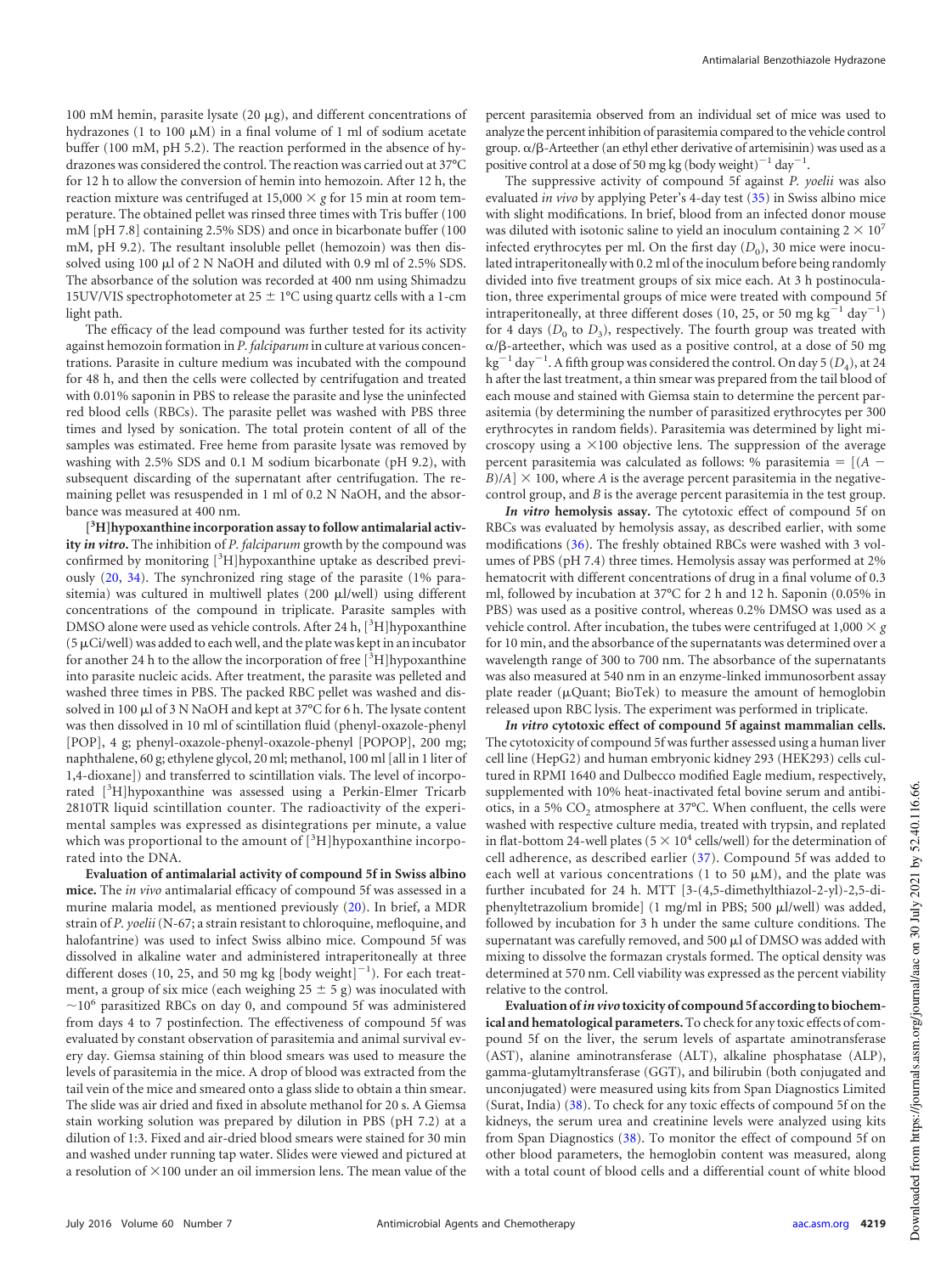

<span id="page-3-0"></span>**FIG 1** Synthesis of conjugated arylhydrazones. Hydrazones were synthesized using methanol at room temperature. Different substitutions with the percent yields of the respective compounds are mentioned in parentheses.

cells from mice blood exposed to compound 5f (50 mg kg $^{-1}$  day $^{-1}$ ) for 4 successive days. Six animals were taken in each set, and all of the animals from all of the sets were sacrificed on day 5. The packed cell volume was determined using a conventional method by microcapillary centrifugation.

**Statistical analysis.** To determine the 50% inhibitory concentration  $(IC_{50})$ , each experiment was performed three times in triplicate. The data are expressed as the means of the three experiments and the corresponding standard deviations (SD). Statistically significant differences between groups were determined by a Student *t* test using GraphPad Prism 4. *P* values of  $<$  0.005 were considered significant.

#### **RESULTS**

**Chemistry.** The hydrazones were synthesized via conjugation of differentially substituted aldehydes and hydrazines [\(Fig. 1\)](#page-3-0). Synthesized compounds were purified by column chromatography using the ethyl acetate in hexane solvent gradient. All the mass, <sup>1</sup>H and  $^{13}$ C NMR spectra of benzothiazole hydrazones (BHs) were consistent with the anticipated product structure (data not shown). Other compounds were characterized by the mass,  ${}^{1}H$ and  $^{13}$ C NMR spectroscopies (data not shown). All the 30 compounds were synthesized by following a similar reaction condition as described [\(Fig. 1\)](#page-3-0). The percent yield of the synthesized compounds was given in parentheses [\(Fig. 1\)](#page-3-0). All of these synthesized compounds were then screened to explore whether they can chelate free iron and exhibit any antiplasmodial activity.

**Iron chelation and antimalarial activity of synthesized hydrazones.** Synthesized hydrazones were screened for Fe(II) chelating activity by measuring the decrease of Fe(II)-TPTZ color in the presence of increasing concentrations of compounds at 595 nm. Absorbance was decreased due to Fe(II)-hydrazone interaction which minimizes the Fe(II)-TPTZ complexation, thus inhibiting color formation. All of the synthesized compounds showed iron-chelating activity [\(Table 1\)](#page-3-1). The data revealed that BHs exhibited better iron-chelating activity compared to other synthesized series of compounds (compounds 1, 2, 3, and 4) [\(Table 1\)](#page-3-1). A comparison of the iron-chelating activity in terms of a 50% decrease in the absorbance at 595 nm of synthesized compounds showed that methoxylated hydrazones had less binding affinity compared to hydrazones containing free hydroxyl groups [\(Table](#page-3-1) [1\)](#page-3-1). Deferoxamine was used as a reference compound [\(Table 1\)](#page-3-1).

We were then interested in evaluating the effect of these com-

<span id="page-3-1"></span>**TABLE 1** Iron-chelating and *in vitro* antimalarial activities of synthesized conjugated hydrazone derivatives

|                | Activity (mean concn [ $\mu$ M] $\pm$ SEM) <sup>a</sup> |                       |
|----------------|---------------------------------------------------------|-----------------------|
|                | Iron-chelating                                          | In vitro antimalarial |
| Compound       | activity                                                | activity              |
| 1a             | $83.86 \pm 5.30$                                        | NA                    |
| 1b             | $75.24 \pm 8.57$                                        | NA.                   |
| 1c             | >100                                                    | NA.                   |
| 1d             | >100                                                    | $59.48 \pm 9.55$      |
| 1e             | $11.73 \pm 2.73$                                        | $71.33 \pm 6.93$      |
| 1f             | $9.73 \pm 1.89$                                         | $42.96 \pm 3.63$      |
| 2a             | $83.66 \pm 9.33$                                        | <b>NA</b>             |
| 2 <sub>b</sub> | >100                                                    | NA.                   |
| 2c             | >100                                                    | NA.                   |
| 2d             | >100                                                    | $62.16 \pm 8.54$      |
| 2e             | $13.90 \pm 2.82$                                        | $78.85 \pm 7.22$      |
| 2f             | $15.12 \pm 4.15$                                        | $65.56 \pm 4.91$      |
| 3a             | $65.24 \pm 10.95$                                       | <b>NA</b>             |
| 3 <sub>b</sub> | $53.58 \pm 7.30$                                        | NA.                   |
| 3c             | >100                                                    | NA                    |
| 3d             | >100                                                    | >100                  |
| 3e             | $8.94 \pm 3.14$                                         | >100                  |
| 3f             | $12.26 \pm 4.63$                                        | $89.44 \pm 10.74$     |
| 4a             | $21.37 \pm 4.15$                                        | <b>NA</b>             |
| 4b             | $12.48 \pm 1.68$                                        | <b>NA</b>             |
| 4c             | >100                                                    | NA.                   |
| 4d             | >100                                                    | $92.98 \pm 6.93$      |
| 4e             | $2.45 \pm 0.99$                                         | >100                  |
| 4f             | $2.51 \pm 1.97$                                         | $76.55 \pm 9.16$      |
| 5a             | $8.28 \pm 3.22$                                         | >100                  |
| 5 <sub>b</sub> | $6.10 \pm 1.81$                                         | <b>NA</b>             |
| 5c             | $43.73 \pm 5.89$                                        | <b>NA</b>             |
| 5d             | $78.11 \pm 8.25$                                        | $27.11 \pm 2.87$      |
| 5e             | $2.35 \pm 0.35$                                         | $53.87 \pm 4.32$      |
| 5f             | $1.87 \pm 0.24$                                         | $16.95 \pm 1.19$      |
| Deferoxamine   | $0.72 \pm 0.19$                                         | $27.13 \pm 2.03$      |
| Chloroquine    | <b>ND</b>                                               | $0.020 \pm 0.0012$    |
| Artesunate     | ND                                                      | $0.015 \pm 0.0009$    |

<sup>*a*</sup> Values indicate the means ( $\pm$  the standard errors of the means, where applicable) of a single parallel determination performed in triplicate. Iron-chelating activity was determined as a 50% decrease in TPTZ-Fe(II) absorbance. *In vitro* antimalarial activity was determined using a SYBR green assay and is expressed as the  $IC_{50}$ . NA, not applicable; ND, not determined.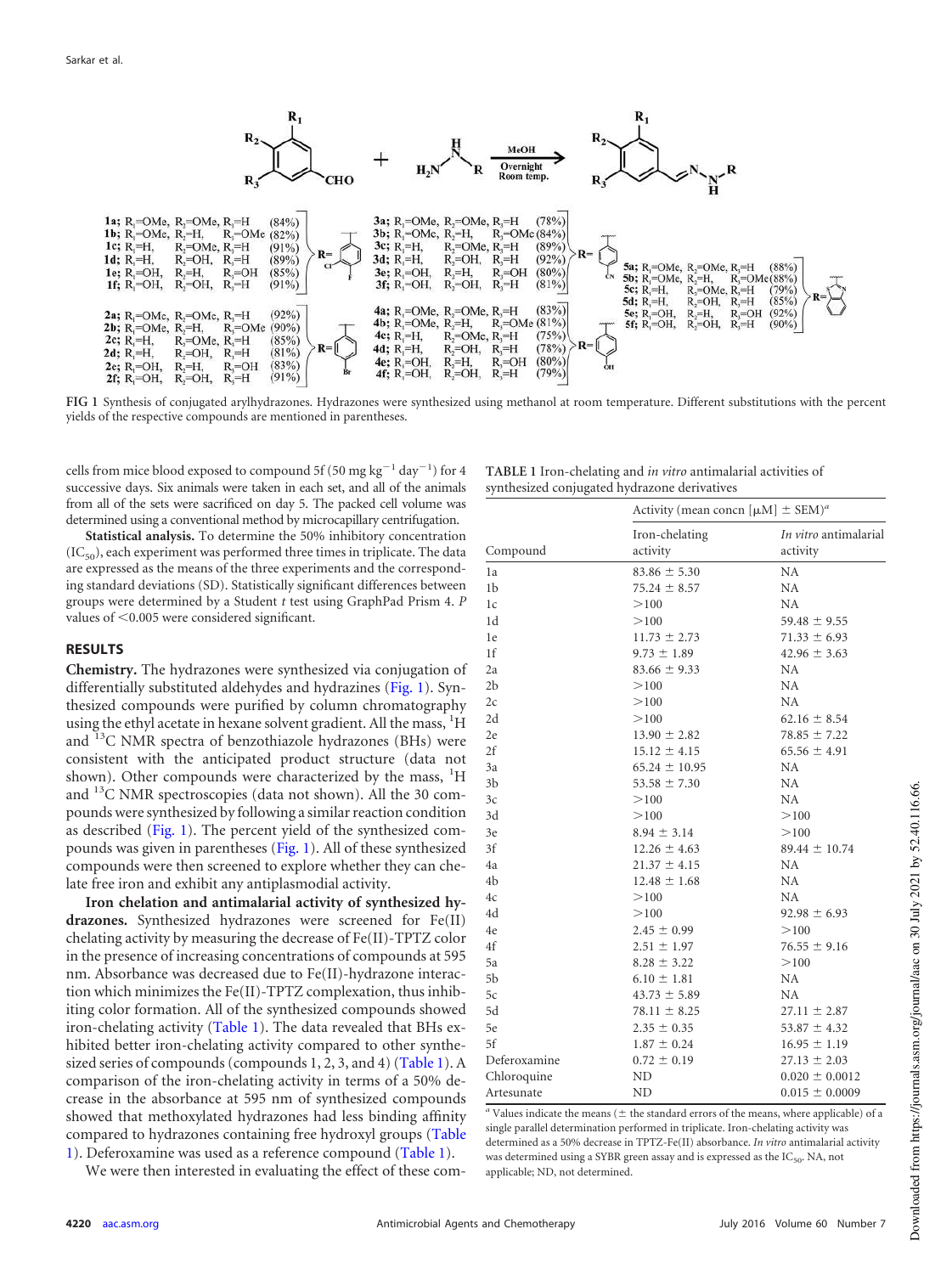<span id="page-4-0"></span>**TABLE 2** Heme-binding activity of benzothiazole hydrazones*<sup>a</sup>*

| Compound       | Heme binding (mean $K_D$ [ $\mu$ M] $\pm$ SD) |
|----------------|-----------------------------------------------|
| 5a             | $9.69 \pm 1.8$                                |
| 5 <sub>b</sub> | $9.23 \pm 2.3$                                |
| 5c             | $11.19 \pm 4.1$                               |
| 5d             | $5.58 \pm 1.2$                                |
| 5e             | $3.03 \pm 0.9$                                |
| 5f             | $1.17 \pm 0.8$                                |

*<sup>a</sup>* Differential optical Soret spectroscopy was performed in order to determine benzothiazole hydrazone compound-heme interaction, and the  $K_D$  values were calculated from  $1/\lambda_{\text{max}}(\text{nm})$  versus  $1/[\text{components 5a to 5f}]$  [\(Fig. 3\)](#page-6-0).  $K_D$ , dissociation constant for compound-heme interaction. All experiments were performed in triplicate.

pounds on the growth of *P. falciparum* by using a SYBR green assay. This dye binds to DNA and shows fluorescence depending on the number of parasites present in the culture. The data indicated that among the synthesized hydrazones, free hydroxyl groups containing hydrazones inhibited SYBR green fluorescence significantly, indicating the inhibition of *P. falciparum* growth in culture, whereas methoxylated hydrazones did not inhibit parasite growth [\(Table 1\)](#page-3-1). The  $IC_{50}$  data indicated that BHs (compounds 5a to 5f) were more efficient at inhibiting *P. falciparum* growth than were other synthesized compounds (compounds 1, 2, 3, and 4). Furthermore, among the BH compounds, 5f was found to be the most effective antiplasmodial [\(Table 1\)](#page-3-1). Deferoxamine, a standard iron chelator, also exhibited antiplasmodial activity *in vitro* [\(Table 1\)](#page-3-1). Known antimalarials, chloroquine and artesunate, were used as positive controls [\(Table 1\)](#page-3-1).

**Structure-activity relationship study.** Based on the antimalarial activity of synthesized hydrazones, we attempted to search for the active functional group behind their activity. Previous results showed that among the synthesized molecules, BHs were more effective at chelating iron and against *P. falciparum* growth compared to other hydrazone derivatives (compounds 1, 2, 3, and 4). Various hydrazones derived from aromatic hydrazines bearing differential substitutions such as chloro-fluoro (1a-f), bromo (2af), cyano (3a-f), and hydroxyl (4a-f) could not enhance their antimalarial activity. Hence, extraconjugation of an electron-withdrawing group  $(-CN)$  or an electron-donating group  $(-OH)$ , along with the substitution of halogen groups on the aromatic ring, did not result in any enhanced hydrazone activity. In contrast, BH-derived molecules showed both higher antimalarial and iron-chelating activity [\(Table 1\)](#page-3-1). Conjugation of the simple aromatic system fused with a nitrogen- and sulfur-substituted fivemembered ring might be the reason for the improved activity of the BHs. Among the BHs, the methoxy-substituted aldehydes were ineffective, based on the data regarding iron chelation, heme binding, and *in vitro* antimalarial activities [\(Tables 1](#page-3-1) and [2\)](#page-4-0). 3,5 and 3,4-hydroxy-substituted BHs were found to be the more effective, whereas only 4-hydroxy-substituted BH was futile against *P. falciparum* [\(Table 1\)](#page-3-1). When iron-chelating and antiplasmodial activities were compared, compound 5f (3,4-hydroxy substituted benzothiazole) was found to be the most efficient.

**Compound 5f interacts with Fe(III).** To further understand the interaction of hydrazone with Fe(III), we performed IR spectroscopy of the compound 5f alone upon forming its complex with Fe(III). The IR spectrum of compound 5f exhibited prominent peaks corresponding to the two O-H groups (the peak corresponding to the bond marked "d") at  $3,466.41 \text{ cm}^{-1}$  (stretch)

and one hydrazone N-H group (the peak corresponding to the bond marked "b") at  $3,245.81$  cm<sup>-1</sup> (stretch) [\(Fig. 2A\)](#page-5-0). A higherfrequency stretching of the aromatic 5-membered  $C=N$  group (the peak corresponding to the bond marked "a") appeared at 1,602.60  $\text{cm}^{-1}$  (stretch) and of hydrazone C=N group (the peak corresponding to the bond marked "c") appeared at 1,562.03 cm<sup>-1</sup> (stretch) [\(Fig. 2A\)](#page-5-0). In contrast, the complex exhibited a broad peak at 3,418.17  $cm^{-1}$  instead of two distinct peaks of O-H and N-H present in compound 5f. The IR peak corresponding to bond "b" (N-H stretching) at 3,245.81 cm 1 totally disappeared in the complex. The position of the peaks of compound 5f at 1,602.60 cm<sup>-1</sup>, 1,513.32 cm<sup>-1</sup>, and 1,458.23 cm<sup>-1</sup> were shifted in the compound  $5f$ -Fe(III) complex at  $1,627.21$   $cm^{-1}$ ,  $1,532.94$  $\text{cm}^{-1}$ , and 1,467.74  $\text{cm}^{-1}$ , respectively, indicating the involvement of these specific bonds for iron complexation [\(Fig. 2B\)](#page-5-0). The stretching frequency at 1,562.03 cm<sup>-1</sup> (the peak corresponding to the bond marked "c") in the parent compound disappeared in the Fe(III)-compound 5f complex, indicating the alteration of the hydrazone  $C=N$  group [\(Fig. 2B\)](#page-5-0).

**BHs interact with heme.** Heme is an iron-containing tetrapyrrole and, because hydrazones can interact with iron, we were interested in testing the heme-interacting property of BHs. The binding of BHs to heme was evaluated by differential optical spectroscopy and, subsequently, binding constants were determined [\(Fig. 3](#page-6-0) and [Table 2\)](#page-4-0). The approximate  $K_D$  values for the binding of BHs to heme were analyzed from the plot of  $1/\Delta\lambda_{\text{max}}$  against 1/[BHs] [\(Fig. 3,](#page-6-0) insets). Compound 5f exhibited the highest affinity to heme  $(K_D = 1.17 \pm 0.8 \,\mu\text{M})$ , as evidenced by a comparative analysis of the equilibrium dissociation constant  $(K_D)$  of the heme interaction of various BHs [\(Table 2\)](#page-4-0).

BHs inhibit hemozoin (β-hematin) formation by parasite ly**sate** *in vitro***.** Heme-interacting molecule may inhibit hemozoin formation [\(39,](#page-11-16) [40\)](#page-11-17). Thus, to check the effect of these molecules on hemozoin formation, we measured hemozoin formation *in vitro* by parasite lysate in presence or absence of different BHs. The data revealed that BHs in a concentration-dependent manner inhibited hemozoin formation [\(Fig. 4\)](#page-7-0). Dose-response studies indicated that among BHs, compound 5f, followed by compounds 5d and 5e, showed potent activity against hemozoin formation [\(Fig. 4\)](#page-7-0).

**Compound 5f inhibits hemozoin (-hematin) formation and [3H]hypoxanthine uptake in** *P. falciparum***.** Since compound 5f is the most active compound among the BHs, its efficacy in inhibition of hemozoin formation was further evaluated in parasites in culture. *P. falciparum* was treated with increasing concentrations of compound 5f and kept for 48 h. The data indicated that inhibition of hemozoin formation in *P. falciparum* was significantly increased by increasing concentrations of compound 5f [\(Fig. 5A\)](#page-7-1). Compound 5f, concentration dependently, not only inhibited hemozoin formation but also *P. falciparum* growth, as evidenced by  $[{}^{3}H]$ hypoxanthine incorporation into parasitic DNA [\(Fig. 5B\)](#page-7-1). Treatment with vehicle (DMSO) did not show any effect on parasite growth (data not shown).

**Iron supplementation inhibits the antiplasmodial activity of compound 5f** *in vitro* **in** *P. falciparum* **culture.** Next, we were interested in determining the effect of iron supplementation on the antiplasmodial activity of compound 5f *in vitro* in a *P. falciparum* culture. We performed an iron supplementation assay with various concentrations of  $\text{FeCl}_3$  (1 to 100  $\mu$ M) against a fixed concentration of compound 5f (25  $\mu$ M, in which an ~75% inhibition of parasite growth was observed). Iron supplementation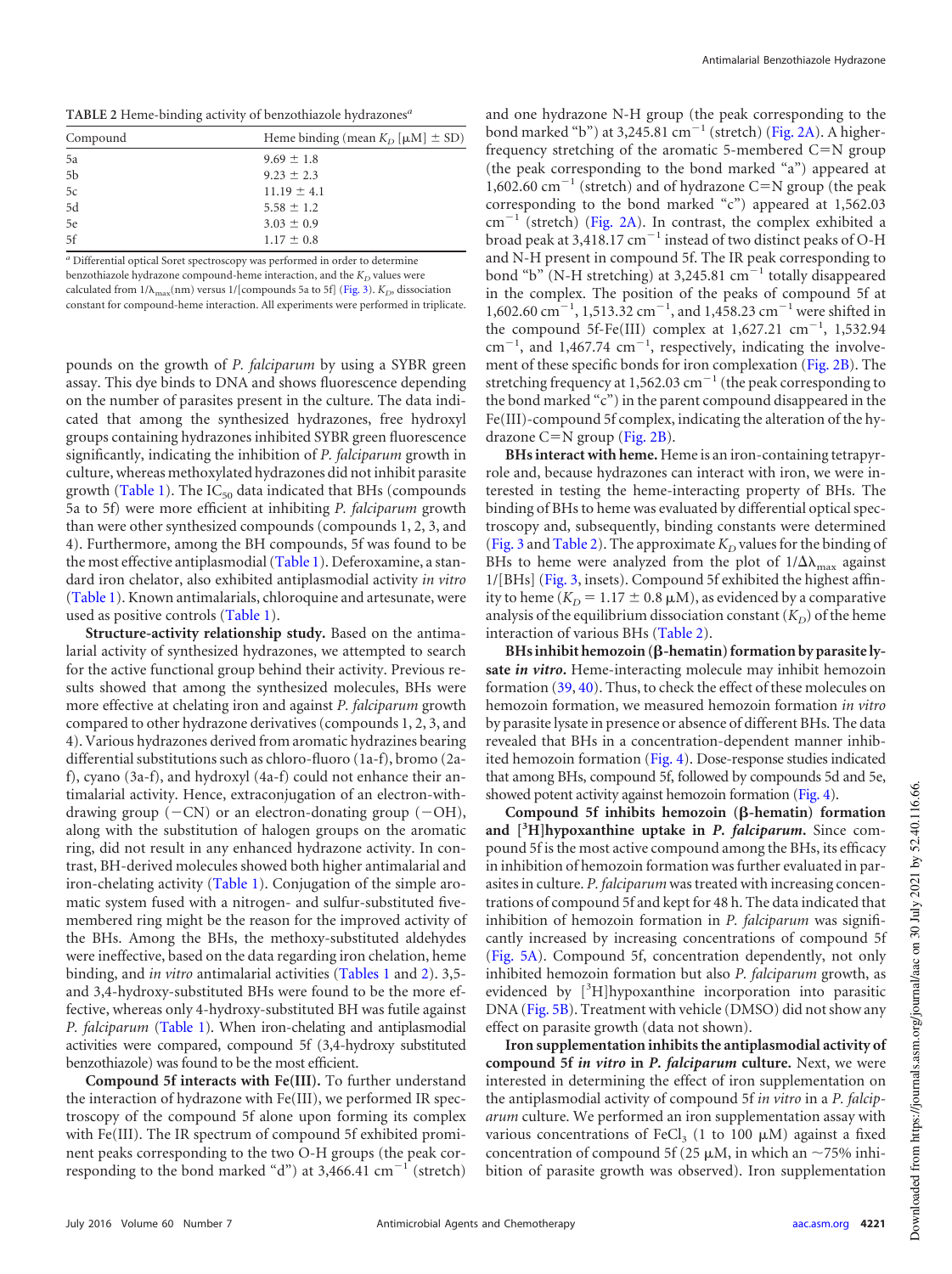

<span id="page-5-0"></span>**FIG 2** IR spectra of compound 5f and its iron complex. IR spectra of compound 5f alone (A) and compound 5f plus Fe(III) (B). The structure of compound 5f with the bonds responsible for the IR peaks is assigned using alphabetical notation in the inset in panel A. Arrows indicate the change of IR peaks due to chelation.

offered significant, although not complete, protection against the antiplasmodial effect of compound 5f. The data indicated that the antiplasmodial activity of compound 5f gradually decreased in the presence of increasing concentrations of  $\text{FeCl}_3$  [\(Fig. 6\)](#page-7-2). No significant change in the parasite growth was observed when iron is supplemented in the absence of compound 5f (data not shown).

*In vitro* **antimalarial activity of compound 5f against chloroquine-resistant** *P. falciparum* **K1.** We were interested in evaluating the antimalarial activity of compound 5f against a chloroquine- and pyrimethamine-resistant strain of *P. falciparum* (K1) *in vitro*. Interestingly, compound 5f offered significant antiplasmodial activity in a concentration-dependent fashion [\(Fig. 7\)](#page-7-3). The IC<sub>50</sub> of compound 5f was found to be 14.17  $\pm$  1.34  $\mu$ M. Both artesunate and chloroquine were used as reference drugs to validate the resistant strain of *P. falciparum*. Although artesunate (100 nM) inhibited the growth of parasite, chloroquine (100 nM), which was effective against 3D7 strain, failed to inhibit the growth of this parasite [\(Fig. 7\)](#page-7-3).

*In vivo* **antimalarial activity of compound 5f against an MDR** *P. yoelii* **malaria parasite.** We sought to determine the *in vivo* antimalarial activity of the lead compound 5f against a lethal MDR *P. yoelii* strain in a murine model. Postinfection administration of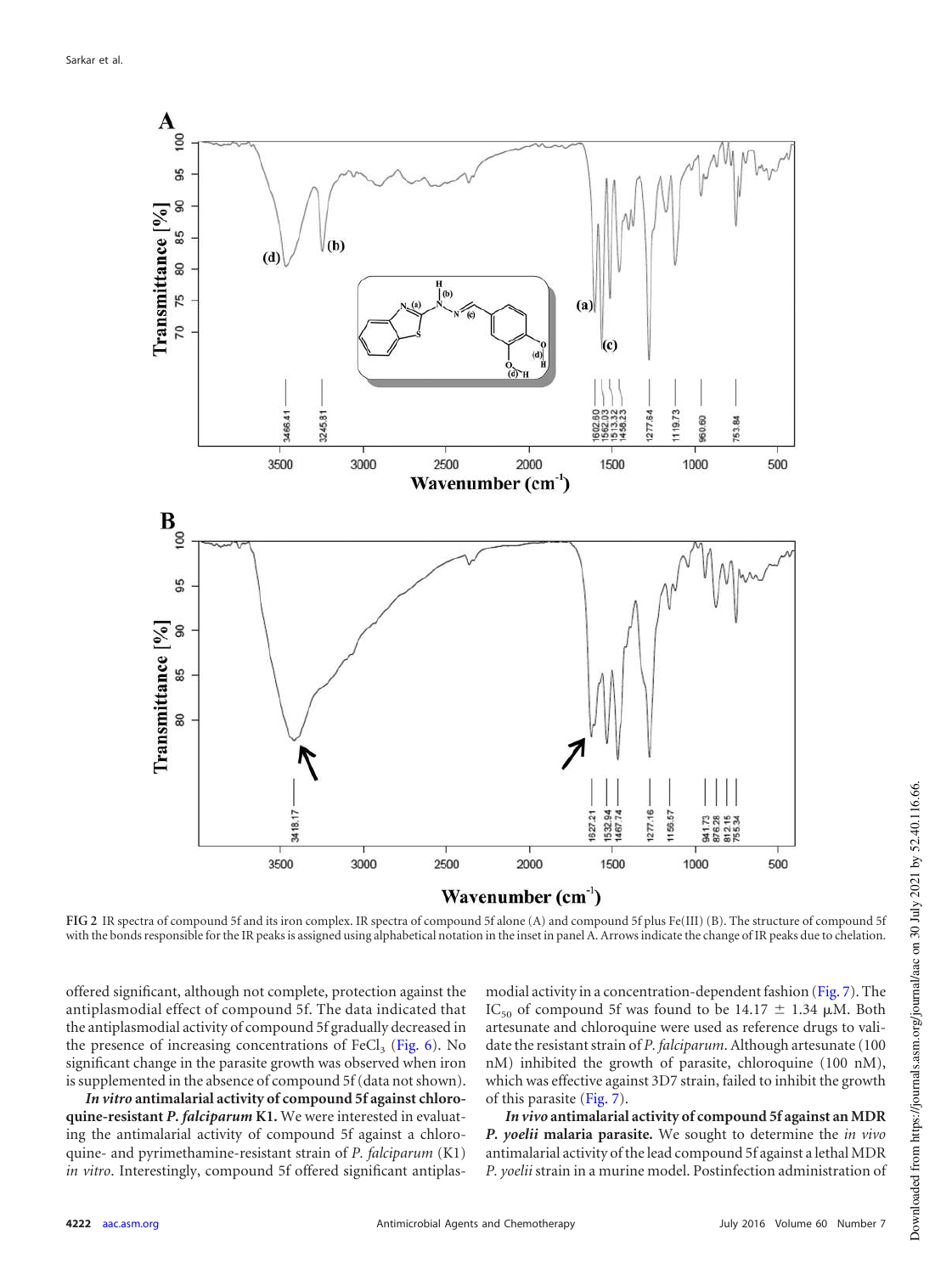

<span id="page-6-0"></span>**FIG 3** Interaction of BHs with heme. (A to F) The interaction of BHs (compounds 5a to 5f) with heme was studied by using optical-differential Soret spectroscopy at concentrations from 1 to 20  $\mu$ M (i, 1  $\mu$ M; f, 20  $\mu$ M). Compound names are indicated in brackets. The inset shows the plot of 1/ $\lambda_{\text{max}}$ (nm) versus  $1/[\hbox{components}$  5a to 5f] used to calculate the  $K_D$  values of BH-heme interaction.

compound 5f (from days 4 to 7) showed dose-dependent antimalarial activity *in vivo* [\(Table 3\)](#page-8-0). Compound 5f not only suppressed the mean parasitemia by 31, 57, and 74% at dosages of 10, 25, and 50 mg  $kg^{-1}$ , respectively, but also significantly increased the survival of infected mice, as evidenced by the number of living mice in treated groups compared to infected controls [\(Table 3\)](#page-8-0). The administration of compound 5f did not lead to any mortality among uninfected mice at the highest concentration (50 mg  $kg^{-1}$ ) we used for antimalarial evaluation (data not shown). The suppression of parasite growth by compound 5f in Swiss albino mice was evaluated by determining the parasitemia levels on the slides of thin blood smears under a light microscope during infection. The occurrence of lethal *P. yoelii* parasites on day 7 was measured in infected controls, the  $\alpha/\beta$ -arteether-treated group (50 mg kg<sup>-</sup> 1 ), and the experimental group treated with increasing concentrations of compound 5f [\(Table 3\)](#page-8-0). Compound 5f showed antimalarial activity against the MDR *P. yoelii* strain, where existing halofantrine, mefloquine, and chloroquine were ineffective, as described earlier [\(20\)](#page-10-18). At a dose of 50 mg kg<sup>-1</sup>,  $\alpha/\beta$ -arteether resulted in 100% parasite clearance, whereas compound 5f showed parasite suppression in the range of 60 to 90% [\(Table 3\)](#page-8-0). Antimalarial activity of compound 5f against *P. yoelii* was also evaluated *in vivo* by monitoring parasite growth suppression after performing Peter's four-day test. The administration of com-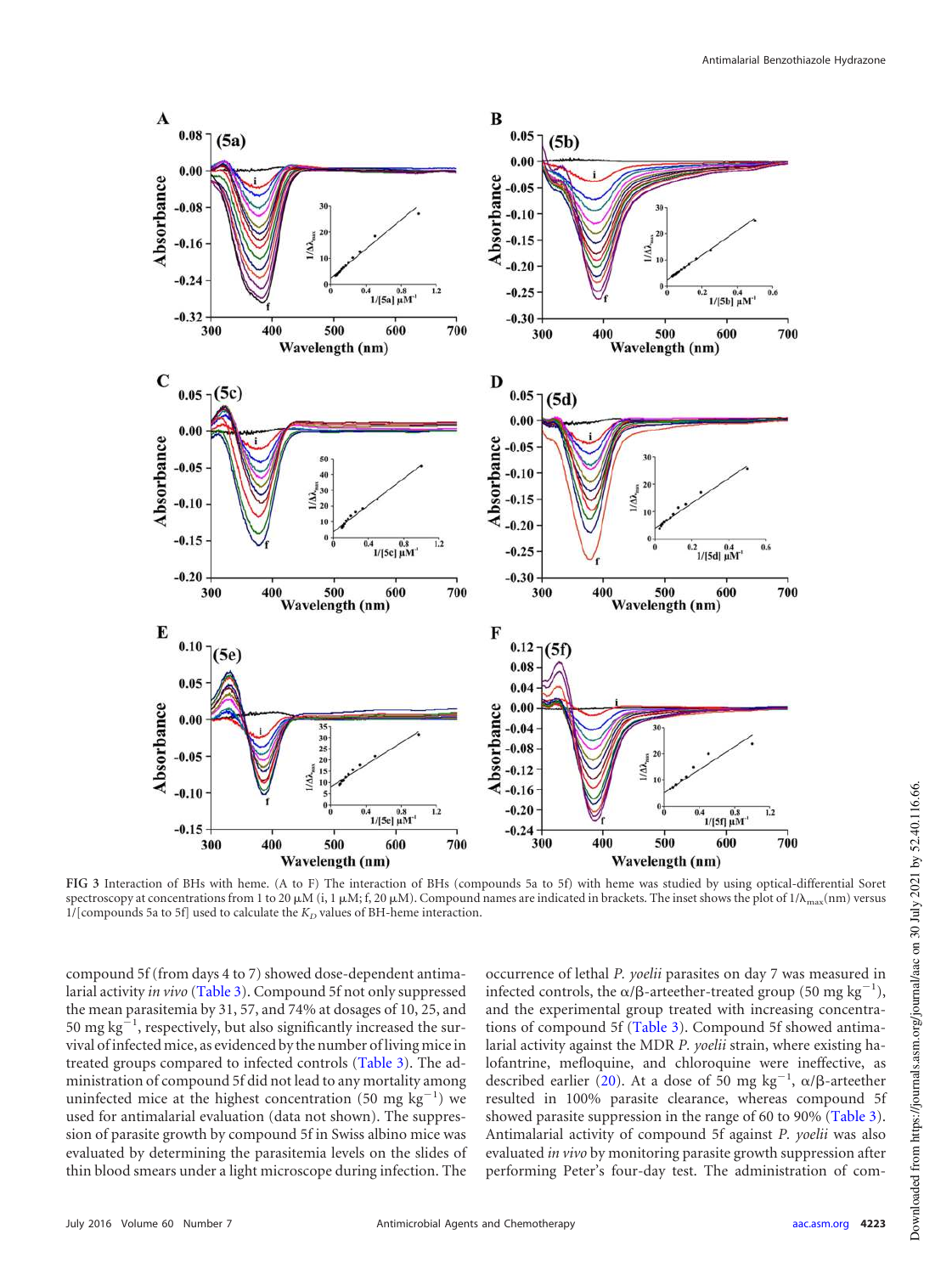

<span id="page-7-0"></span>**FIG 4** Inhibition of hemozoin formation by BHs. Compounds 5a to 5f inhibit hemozoin formation and favor the accumulation of free heme in the parasite. Hemozoin formation was measured in the presence or absence of BHs as described in Materials and Methods. Values are normalized by using the upper and lower plateaus of the best-fit curve as 100 and 0% inhibitions, respectively, of hemozoin formation. Each experiment was performed in triplicate. The data are shown as means  $\pm$  the SD.

pound 5f (intraperitoneal) produced dose-dependent chemosuppression [\(Table 4\)](#page-8-1). A significant reduction in parasitemia was observed in treated mice compared to vehicle-treated controls.  $\alpha/\beta$ -Arteether treatment was used as a positive control [\(Table 4\)](#page-8-1).

**Cytotoxicity analysis of compound 5f.** After evaluating the antimalarial activity of compound 5f, we sought to determine the cytotoxic activity of compound 5f in the host. Therefore, we monitored hemolysis by measuring the release of hemoglobin from RBCs in presence or absence of various concentrations of compound 5f. The data showed that compound 5f did not produce any significant hemolysis at concentrations of 0 to 100  $\mu$ M [\(Fig. 8A\)](#page-9-0). Saponin treatment was used as a positive control. We also checked the release of hemoglobin in presence or absence of compound 5f at 100  $\mu$ M by Soret spectroscopy [\(Fig. 8A,](#page-9-0) inset). Spectral analysis



<span id="page-7-1"></span>**FIG 5** Dose-dependent inhibition of hemozoin formation and  $[{}^{3}H]$ hypoxanthine uptake by compound 5f. (A) Hemozoin formation was measured from a *P. falciparum* culture with increasing doses of compound 5f. The data are presented as the percent inhibition of hemozoin formation compared to the control. Data are the means  $\pm$  the SD from three independent experiments  $(**, P < 0.05$  versus control). (B) *P. falciparum* growth was monitored by measuring the incorporation of [3H]hypoxanthine into parasite DNA and is expressed as the average radioactive counts/minute (cpm) in a liquid scintillation counter. Data are the means  $\pm$  the SD from three independent experiments ( $P < 0.5$ ; \*\*,  $P < 0.05$  [versus the control]).



<span id="page-7-2"></span>**FIG 6** Effect of iron supplementation on the antimalarial activity of compound 5f *in vitro*. The effect of compound 5f (25 M) on *P. falciparum* growth was monitored in the presence of increasing concentrations of  $\text{FeCl}_3$  (0 to 100  $\mu$ M). After 48 h of treatment, the parasites were lysed in 100  $\mu$ l of lysis buffer containing  $2\times$  SYBR green nucleic I acid stain, followed by incubation for 1 h. Data were collected upon excitation at 485 nm and after emission at 530 nm in terms of the fluorescence intensities. The experiment was performed in triplicate. Data are shown as means  $\pm$  the SD ( $\star$ , *P* < 0.5;  $\star\star$ , *P* < 0.05 [versus the control]).

revealed that the compound did not cause significant hemolysis [\(Fig. 8A,](#page-9-0) inset) compared to saponin. We also assessed the cytotoxic effect of compound 5f in mammalian HepG2 and HEK293 cells by MTT [3-(4,5-dimethyl-2-thiazolyl)-2,5-diphenyl-2H-tetrazolium bromide] reduction assay. The data indicated that compound 5f did not produce any significant toxicity to HepG2 cells, as well as HEK293 cells, at concentrations even higher than the concentration required for exhibiting *in vitro* antimalarial activity [\(Fig. 8B\)](#page-9-0).

**Biochemical and hematological evaluation.** Having performed all of the *in vitro* toxicity assays, we next checked any probable *in*



<span id="page-7-3"></span>**FIG 7** Antimalarial activity of compound 5f in the chloroquine- and pyrimethamine-resistant *P. falciparum* K1 strain. The growth of a chloroquine- and pyrimethamine-resistant *P. falciparum* K1 strain was evaluated in the presence of different concentrations of compound 5f (1 to 50  $\mu$ M). Artesunate (100 nM) and chloroquine (100 nM) were used as a positive and negative controls, respectively. The experiment was performed in triplicate. Data are shown as means  $\pm$  the SD (\*\*,  $P < 0.05$ ; \*\*\*,  $P < 0.005$  [versus the control]).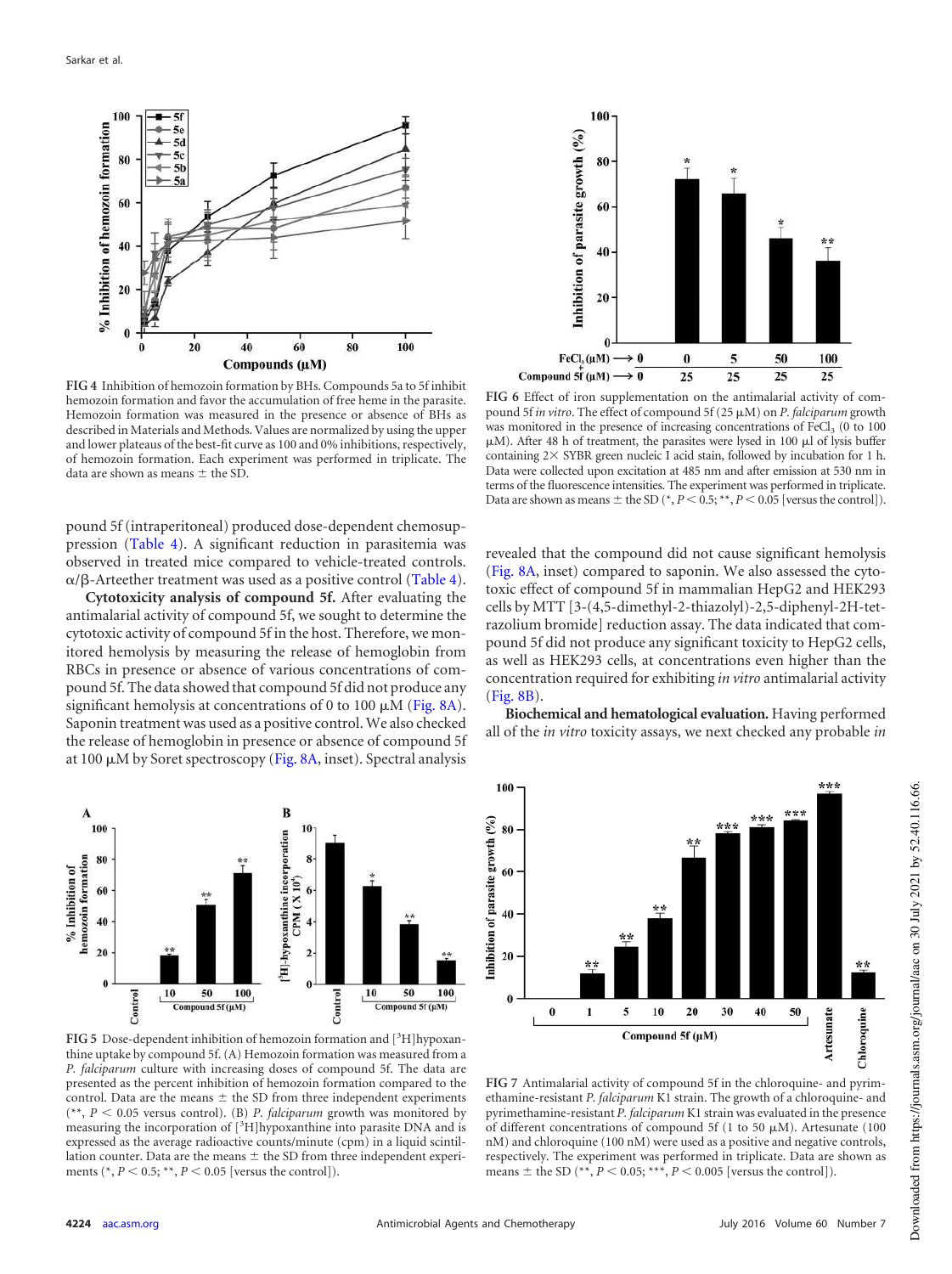|                          |                | Mean % parasitemia $\pm$ SD |                |                |                | Mean % parasitemia                |               |
|--------------------------|----------------|-----------------------------|----------------|----------------|----------------|-----------------------------------|---------------|
| Compound                 | Dose $(mg/kg)$ | Day 2                       | Day 4          | Day 6          | Day 7          | suppression $\pm$ SD <sup>b</sup> | Survival rate |
| Control                  |                | $2.5 \pm 0.3$               | $13.3 \pm 2.2$ | $42.5 \pm 4.5$ | $58.6 \pm 9.5$ | $\Omega$                          | 0/6           |
| 5f                       | 10             | $3.5 \pm 1.1$               | $15.8 \pm 0.9$ | $28.7 \pm 2.9$ | $40.3 \pm 3.3$ | $31.2 \pm 3.6$                    | 0/6           |
|                          | 25             | $2.8 \pm 0.8$               | $14.9 \pm 1.9$ | $18.6 \pm 3.1$ | $24.8 \pm 2.6$ | $57.7 \pm 6.4$                    | 2/6           |
|                          | 50             | $2.6 \pm 1.3$               | $14.1 \pm 1.4$ | $12.6 \pm 3.1$ | $14.8 \pm 2.6$ | $74.7 \pm 8.3$                    | 5/6           |
| $\alpha/\beta$ arteether |                | $3.2 \pm 0.4$               | $14.2 \pm 1.4$ | $6.5 \pm 0.7$  | $\Omega$       | 100                               | 6/6           |

<span id="page-8-0"></span>**TABLE 3** Antimalarial activity of compound 5f against an MDR *P. yoelii* strain *in vivo* in a mouse model*<sup>a</sup>*

*a* Swiss albino mice (six mice in each group) were infected by an MDR *P. yoelii* strain (i.e., resistant to chloroquine, mefloquine, and halofantrine) and treated with compound 5f (at 10, 25, and 50 mg/kg [body weight]) from days 4 to 7 intraperitoneally, and the parasitemia was monitored over time.

 $b$  The percent parasitemia suppression at day 7 was calculated as follows:  $[(C - T)/C] \times 100$ , where *C* is the parasitemia in the control group and *T* is the parasitemia in the treated group. The data represent the means  $\pm$  SD ( $n = 6$ ). The survival number was determined at day 10 (in the control group, all of the mice were dead at day 7).

*vivo* toxicity of compound 5f by measuring the biochemical and hematological parameters in mice after compound 5f treatment for four successive days. The data revealed that compound 5f did not alter the levels of ALT, AST, GGT, total bilirubin, conjugated bilirubin, and unconjugated bilirubin, indicating no hepatotoxicity upon treatment with an effective dose of compound 5f [\(Table](#page-9-1) [5\)](#page-9-1). The serum level of both creatinine and urea in the presence of compound 5f was found to be close to the range of the normal control level [\(Table 5\)](#page-9-1), indicating that this compound did not significantly affect renal functions at the effective dose. The hematological parameters were also assessed for the possible toxicity of the compound 5f *in vivo*. Compound 5f did not produce any significant changes in the hemograms of treated mice compared to controls [\(Table 6\)](#page-9-2).

#### **DISCUSSION**

In this study, we report the synthesis of a series of hydrazone derivatives that exhibited iron-chelating and antiplasmodial activities*in vitro*. We also provide evidence that compound 5f, a lead molecule, exhibited a high free heme-binding property and significantly inhibited hemozoin formation in *P. falciparum*. Moreover, compound 5f showed antimalarial activity *in vivo* against a lethal MDR strain of *P. yoelii* in a mouse model.

Iron is crucial for many biochemical reactions involved in the growth and multiplication of the malaria parasite that can be repressed by iron chelators. A number of biochemical studies have indicated that deprivation of iron would adversely affect the activity of ribonucleotide reductase, cytochrome, and other vital cellular functions, which in turn inhibit the growth of the malaria parasite [\(16,](#page-10-13) [21\)](#page-10-19). Parasite digests host hemoglobin and as a con-

<span id="page-8-1"></span>**TABLE 4** Four-day parasite-suppressive activity of compound 5f against an MDR *P. yoelii* strain in mice

|                          | Dose           | Mean % $\pm$ SD <sup>a</sup>                               |                                                          |  |
|--------------------------|----------------|------------------------------------------------------------|----------------------------------------------------------|--|
| Compound                 | (mg/kg)        | Parasitemia                                                | Suppression                                              |  |
| Control                  |                | $58.65 \pm 0.3$                                            | 0                                                        |  |
| 5f                       | 10<br>25<br>50 | $41.91 \pm 1.1*$<br>$24.73 \pm 0.8^*$<br>$11.32 \pm 1.3^*$ | $28.48 \pm 1.26$<br>$57.79 \pm 4.43$<br>$80.69 \pm 3.59$ |  |
| $\alpha/\beta$ arteether | 50             | $0**$                                                      | 100                                                      |  |

 $a^a$ ,  $P < 0.05$ ; \*\*,  $P < 0.005$  (compared to the control).

| kind of interaction may subsequently hinder hemozoin formation        |
|-----------------------------------------------------------------------|
| from free heme, which in turn may lead to the inhibition of para-     |
| site growth. Among the synthesized molecules, hydroxylated hy-        |
| drazones showed more free iron-chelating activity compared to         |
| the methoxylated hydrazones. Hydroxyl group contains a labile         |
| hydrogen atom, which may be replaced or can take part in conju-       |
| gation during chelation with iron, whereas in the case of the me-     |
| thoxy group, the C-O bond is too strong to be replaced in the         |
| normal physiological condition. We found that the introduction        |
| of polar or ionizable groups within compounds rendered them           |
| more active for free iron chelation. To determine the outcome of      |
| iron chelation on parasite health, the antimalarial activity of syn-  |
| thesized hydrazones was screened by a SYBR green assay. The           |
| highest inhibition was obtained for hydroxylated compounds of         |
| heterocyclic BHs. The data further suggested the importance of        |
| ionizable hydroxyl groups on iron chelation and its consecutive       |
| effect on parasite growth. Among the synthesized hydrazones,          |
| compound 5f was found to be the most active compound. Inter-          |
| action of compound 5f with Fe(III) was further evaluated by com-      |
| plex formation and subsequent identification by IR spectroscopy.      |
| IR spectroscopy is a spectroscopic tool that provides valuable in-    |
| formation on alterations in bond vibration when a compound            |
| binds to a metal compared to the original compound. The omis-         |
| sion and shifting of specific stretching frequencies corresponding    |
| to particular bonds in complexes provides an indication of their      |
| interaction with metal. We evaluated the alterations in bond vi-      |
| bration to explore the involvement of specific bonds of the lead      |
| molecule (compound 5f) when it forms a complex with Fe(III).          |
| Owing to a structural similarity of BHs, they are expected to in-     |
| teract with Fe(III) in the similar way, reducing the need for testing |
| compound-Fe(III) complex formation with other BHs. Thus,              |
| spectral changes in the Fe(III)-compound 5f complex occurred as       |
| a consequence of the reorientation of bonds in compound 5f in         |
| the presence of Fe(III).                                              |

sequence free heme is released, which is very toxic to the parasite [\(3,](#page-10-2) [14,](#page-10-16) [41\)](#page-11-18). However, parasite converts toxic free heme into a lesstoxic hemozoin for its own survival [\(42\)](#page-11-19). Iron chelators may interact with free heme through the iron present at its center. This

A compound which interacts with or chelates iron may also interact with iron present in free heme, and inhibition of hemozoin formation by a novel heme-interacting molecule is considered to be an effective way to prevent the growth of malarial parasites [\(43,](#page-11-20) [44\)](#page-11-21). Hence, synthesized active BHs were screened against heme-binding activity by differential spectroscopy. Com-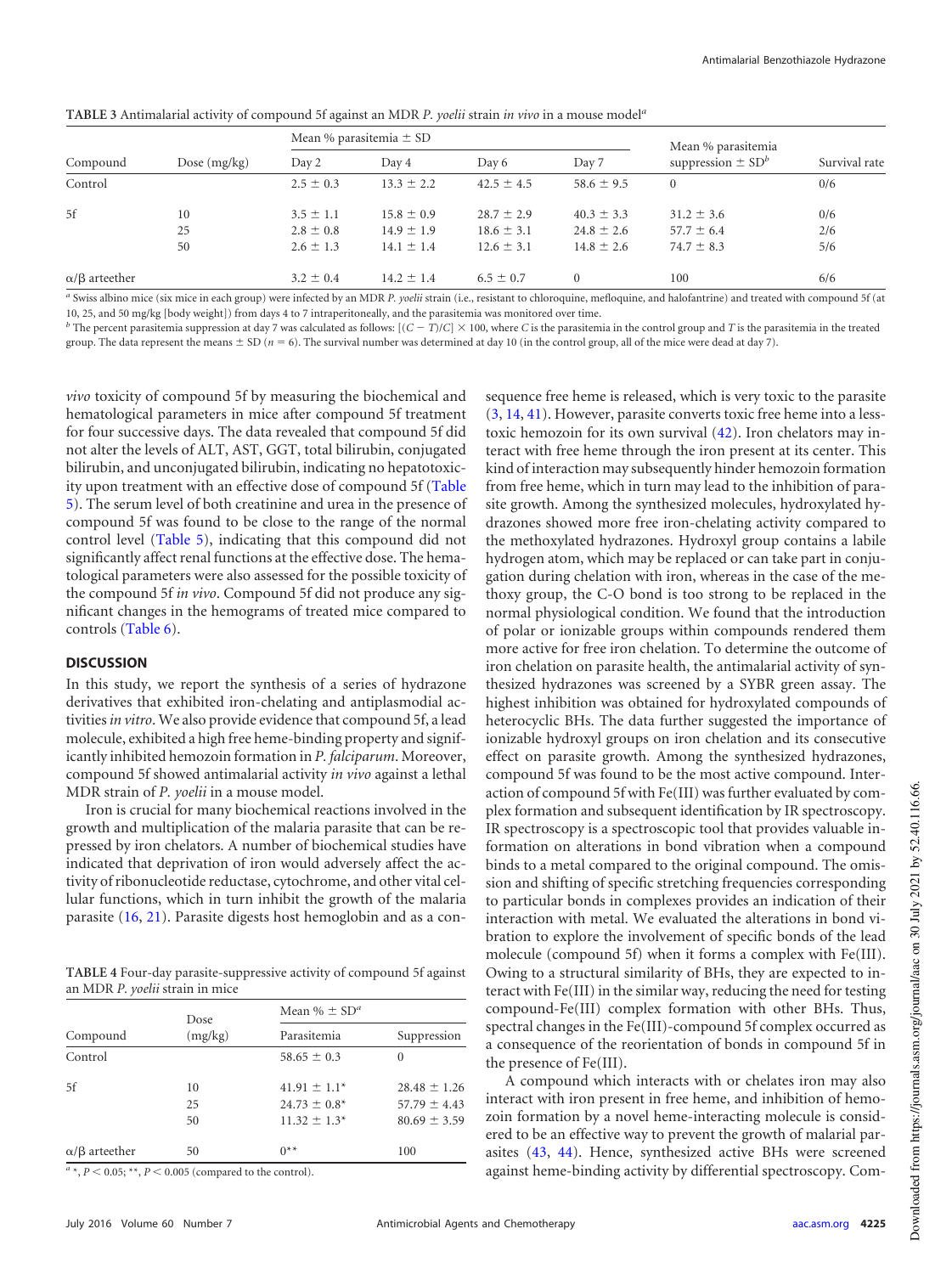

<span id="page-9-0"></span>FIG 8 Compound 5f did not show cytotoxic effects in vitro. (A) RBC lysis was measured in the presence of compound 5f at various concentrations (0 to 100  $\mu$ M) at 2 and 12 h. (Inset) Soret spectra of supernatant of untreated RBCs and RBCs incubated with saponin/compound 5f (100  $\mu$ M) at 2 and 12 h provided in the range of 300 to 700 nm. (B) The viability of HepG2 and HEK293 cells was assessed by an MTT assay of triplicate cultures, expressed as the percentage of untreated control. Data represent means  $\pm$  the SD (\*\*, *P* < 0.05 [versus 0  $\mu$ M in HepG2 cells]; ##, *P* < 0.05 [versus 0  $\mu$ M in HEK293 cells]).

pound 5f showed the lowest dissociation constant  $(K_D)$  for heme interaction, as well as the maximum inhibitory power against hemozoin formation. To determine the impact of the inhibition of hemozoin formation in parasite growth, we concurrently measured the content of hemozoin in parasites and the growth of parasites at different concentrations of compound 5f. Concentration-dependent inhibition of both hemozoin formation and parasite growth was observed with compound 5f. At this point, we were interested to determine the effect of iron supplementation on the antimalarial activity of compound 5f. Iron supplementation was supposed to produce a free iron-compound 5f complex, decreasing the affinity of compound 5f for free cellular iron. Iron supplementation significantly reduced the antimalarial activity of compound 5f. However, the inhibition of antimalarial activity upon iron supplementation was not absolute because compound 5f might have display other mechanisms that inhibit parasite growth. The inhibition of hemozoin formation may be one of the ways compound 5f exhibited a significant inhibition of hemozoin formation. We observed that deferoxamine showed higher iron chelation activity but less antimalarial activity than did compound 5f. The reason for this may be the inability of deferoxamine to inhibit hemozoin formation [\(45\)](#page-11-22). We further checked the antima-

<span id="page-9-1"></span>**TABLE 5** Biochemical analysis of serum of mice treated with compound 5f

|                                | Mean $\pm$ SD    |                                    |  |
|--------------------------------|------------------|------------------------------------|--|
| Parameter                      | Control          | Compound 5f $(50 \text{ mg/kg})^a$ |  |
| AST (U/liter)                  | $62.33 \pm 3.32$ | $68.94 \pm 2.59$                   |  |
| ALT (U/liter)                  | $41.00 \pm 2.64$ | $43.58 \pm 1.70$                   |  |
| ALP (U/liter)                  | $89.00 \pm 4.58$ | $74.22 \pm 5.50$                   |  |
| GGT (U/liter)                  | $9.66 \pm 1.52$  | $7.35 \pm 2.51$                    |  |
| Total bilirubin (mg/dl)        | $0.22 \pm 0.13$  | $0.26 \pm 0.13$                    |  |
| Conjugated bilirubin (mg/dl)   | $0.07 \pm 0.04$  | $0.13 \pm 0.05$                    |  |
| Unconjugated bilirubin (mg/dl) | $0.15 \pm 0.08$  | $0.13 \pm 0.05$                    |  |
| Creatinine (mg/dl)             | $0.30 \pm 0.04$  | $0.24 \pm 0.12$                    |  |
| Urea $(mg/dl)$                 | $38.33 \pm 3.73$ | $40.33 \pm 2.14$                   |  |

 $a$   $P$  < 0.05 (compared to the control) for all of the values in this column.

larial activity of compound 5f against the resistant *P. falciparum* K1 strain. Compound 5f significantly inhibited *P. falciparum* growth both in chloroquine-sensitive and in chloroquine/pyrimethamine-resistant strains. *In vitro*-active antiplasmodial molecules may be active or inactive *in vivo* because, under *in vivo* conditions, there are many other factors that may play a significant part in deciding drug activity. The drug may encounter an absorption problem, or it may undergo degradation by host cells. Moreover, a drug must be specific in targeting parasite without harming host cells. The advantage of small molecules as the drug is their lower probability of degradation under physiological conditions. *In vivo* drug testing is important because it shows the effects of a new compound on a living subject. On the other hand, the development of resistance in parasites against the most effective drugs in use is a serious issue and demands immediate attention [\(46\)](#page-11-23). Therefore, after confirming the activity of compound 5f in chloroquine-sensitive and -resistant *P. falciparum* strains, we used an MDR *P. yoelii* parasite for *in vivo* drug testing. We performed animal drug testing under highly parasitemic conditions to determine the drug efficacy when the number of parasites is high enough to cause physiological stress in the host [\(47\)](#page-11-24). Moreover, under such conditions, we were able to compare the lead molecule with the frontline antimalarial  $\alpha/\beta$ -arteether that is known to be effective in a similar situation [\(47\)](#page-11-24). Compound 5f significantly suppressed the parasite growth. The activity of this molecule against drug-resistant parasites highlighted its efficacy in avoiding

<span id="page-9-2"></span>**TABLE 6** Hemogram of mice treated with compound 5f

| Parameter           | Control  | Compound $5f(50 \text{ mg/kg})$ |
|---------------------|----------|---------------------------------|
| Hemoglobin $(g\%)$  | 12.80    | 11.8                            |
| Neutrophil (%)      | 31       | 21                              |
| Lymphocyte (%)      | 68       | 79                              |
| Monocyte $(\% )$    | $^{(1)}$ | $\Omega$                        |
| Eosinophil $(\% )$  |          | $\Omega$                        |
| Basophil (%)        | $\Omega$ | $\Omega$                        |
| Packed cell vol (%) | 42.00    | 38.00                           |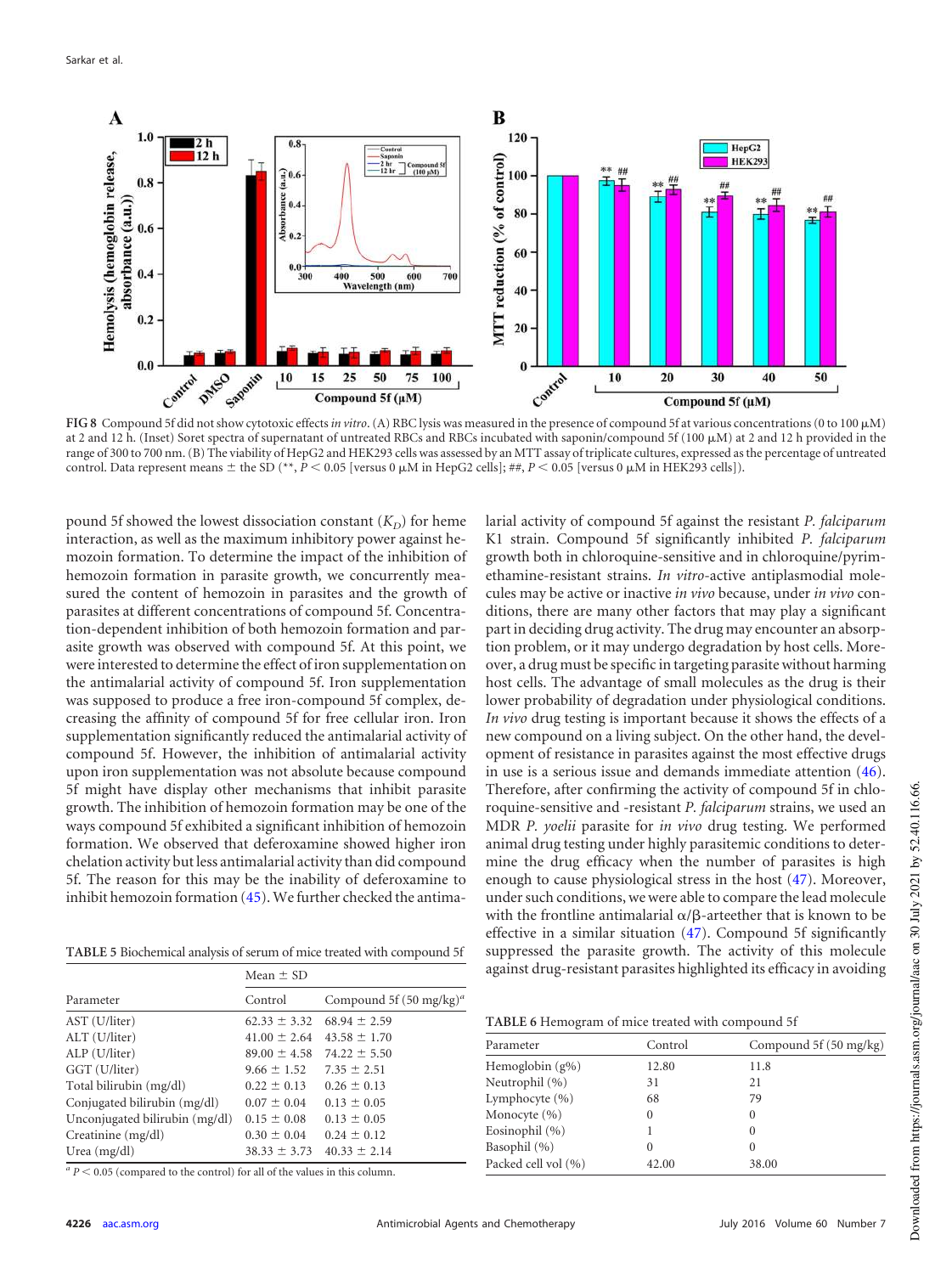common mechanisms of drug resistance present in malarial parasites. After evaluation of the antimalarial activity of compound 5f, we measured both the *in vitro* and the *in vivo* toxicity of this compound before establishing its therapeutic potential. Hemolysis of host RBCs by any compound may also lead to the death of the malaria parasite. To determine whether compound 5f has any hemolytic activity, we performed a hemolysis assay. The data indicated that compound 5f was nonhemolytic; thus, the antimalarial activity is not due to RBC lysis. Furthermore, we evaluated the cytotoxicity of the compound 5f in HepG2 and HEK293 cells, where no significant change in cell viability was observed, indicating the nontoxic nature of compound 5f *in vitro* against mammalian cells. Since xenobiotic metabolism is mostly attributed to liver and kidney, the evaluation of liver and kidney functions was extremely relevant in order to check any potential *in vivo* toxicity of compound 5f. Therefore, mice were treated for four successive days with compound 5f, whereupon the serum levels of AST, ALT, ALP, GGT, bilirubin, creatinine, and urea, along with the hematological parameters, were stringently measured. All of the biochemicals, as well as the hematological parameters, were found to be comparable to the control (healthy) mice, indicating the negligible or nontoxic nature of compound 5f. Thus, we identified the lead compound 5f, which is active *in vivo* against resistant and highly lethal *P. yoelii* and may be developed as a novel antimalarial drug.

The effectiveness of current antimalarial treatments is threatened by the naturally occurring evolution of the parasites that allows the selection of resistant strains. Existing antimalarial drugs mostly contain a few basic chemotypes, against which malarial parasites have become resistant [\(48\)](#page-11-25). As the threat of antimalarial drug resistance grows, there is growing pressure for the discovery of new antimalarial drugs that are able to overcome these issues. Here, we identified BHs as a new chemotype that can prevent the growth of malarial parasites. This chemotype may be used as a scaffold to design next-generation antimalarial drugs. Proper investigation of its structure activity relationship and its suitable optimization by side chain modifications may result in better bioavailability and improved efficacy. Thus, compound 5f is a lead chemotype that has shown antimalarial activity both *in vitro* and *in vivo* against resistant parasites and can be modified into effective compound by fragment-based modification or combination therapy with artemisinin and other well-known antimalarial agents.

## **ACKNOWLEDGMENTS**

This study was supported by Council of Scientific and Industrial Research, New Delhi, India, through grants (SPlenDID, BSC 0104) and a fellowship to S.S. and A.A.S. Financial support from the Department of Science & Technology, Government of India (J. C. Bose Fellowship), is also acknowledged.

## **FUNDING INFORMATION**

This work, including the efforts of Uday Bandyopadhyay, was funded by Council of Scientific and Industrial Research (CSIR) (SPlenDID BSC 0104).

## <span id="page-10-0"></span>**REFERENCES**

1. **Goldberg DE.** 1993. Hemoglobin degradation in *Plasmodium*-infected red blood cells. Semin Cell Biol **4:**355–361. http://dx.doi.org/10.1006/scel .1993.1042.

- <span id="page-10-1"></span>2. **Hill AV.** 2011. Vaccines against malaria. Philos Trans R Soc Lond B Biol Sci **366:**2806 –2814. http://dx.doi.org/10.1098/rstb.2011.0091.
- <span id="page-10-2"></span>3. **Alam A, Goyal M, Iqbal MS, Pal C, Dey S, Bindu S, Maity P, Bandyopadhyay U.** 2009. Novel antimalarial drug targets: hope for new antimalarial drugs. Expert Rev Clin Pharmacol **2:**469 –489. http://dx.doi.org/10 .1586/ecp.09.28.
- <span id="page-10-4"></span><span id="page-10-3"></span>4. **White NJ.** 2004. Antimalarial drug resistance. J Clin Invest **113:**1084 – 1092. http://dx.doi.org/10.1172/JCI21682.
- 5. **Gelb MH, Van Voorhis WC, Buckner FS, Yokoyama K, Eastman R, Carpenter EP, Panethymitaki C, Brown KA, Smith DF.** 2003. Protein farnesyl and *N*-myristoyl transferases: piggy-back medicinal chemistry targets for the development of antitrypanosomatid and antimalarial therapeutics. Mol Biochem Parasitol **126:**155–163. http://dx.doi.org/10.1016 /S0166-6851(02)00282-7.
- <span id="page-10-6"></span><span id="page-10-5"></span>6. **Weinberg ED, Moon J.** 2009. Malaria and iron: history and review. Drug Metab Rev **41:**644 –662. http://dx.doi.org/10.1080/03602530903178905.
- 7. **Taylor MC, Kelly JM.** 2010. Iron metabolism in trypanosomatids, and its crucial role in infection. Parasitology **137:**899 –917. http://dx.doi.org/10 .1017/S0031182009991880.
- <span id="page-10-7"></span>8. **Atkinson CT, Bayne MT, Gordeuk VR, Brittenham GM, Aikawa M.** 1991. Stage-specific ultrastructural effects of desferrioxamine on *Plasmodium falciparum in vitro*. Am J Trop Med Hyg **45:**593–601.
- 9. **Breidbach T, Scory S, Krauth-Siegel RL, Steverding D.** 2002. Growth inhibition of bloodstream forms of *Trypanosoma brucei* by the iron chelator deferoxamine. Int J Parasitol **32:**473–479. http://dx.doi.org/10.1016 /S0020-7519(01)00310-1.
- <span id="page-10-8"></span>10. **Merschjohann K, Steverding D.** 2006. In vitro growth inhibition of bloodstream forms of *Trypanosoma brucei* and *Trypanosoma congolense* by iron chelators. Kinetoplastid Biol Dis **5:**3. http://dx.doi.org/10.1186/1475 -9292-5-3.
- <span id="page-10-9"></span>11. **Lytton SD, Mester B, Libman J, Shanzer A, Cabantchik ZI.** 1994. Mode of action of iron(III) chelators as antimalarials: II. Evidence for differential effects on parasite iron-dependent nucleic acid synthesis. Blood **84:**910 –915.
- <span id="page-10-10"></span>12. **Mabeza GF, Loyevsky M, Gordeuk VR, Weiss G.** 1999. Iron chelation therapy for malaria: a review. Pharmacol Ther **81:**53–75. http://dx.doi.org /10.1016/S0163-7258(98)00037-0.
- <span id="page-10-11"></span>13. **Goyal M, Alam A, Bandyopadhyay U.** 2012. Redox regulation in malaria: current concepts and pharmacotherapeutic implications. Curr Med Chem **19:**1475–1503. http://dx.doi.org/10.2174/092986712799828328.
- <span id="page-10-16"></span>14. **Kumar S, Guha M, Choubey V, Maity P, Bandyopadhyay U.** 2007. Antimalarial drugs inhibiting hemozoin (beta-hematin) formation: a mechanistic update. Life Sci **80:**813–828. http://dx.doi.org/10.1016/j.lfs .2006.11.008.
- <span id="page-10-12"></span>15. **Haldar K, Murphy SC, Milner DA, Taylor TE.** 2007. Malaria: mechanisms of erythrocytic infection and pathological correlates of severe disease. Annu Rev Pathol **2:**217–249. http://dx.doi.org/10.1146/annurev .pathol.2.010506.091913.
- <span id="page-10-14"></span><span id="page-10-13"></span>16. **Kumar S, Bandyopadhyay U.** 2005. Free heme toxicity and its detoxification systems in human. Toxicol Lett **157:**175–188. http://dx.doi.org/10 .1016/j.toxlet.2005.03.004.
- <span id="page-10-15"></span>17. **Ryter SW, Tyrrell RM.** 2000. The heme synthesis and degradation pathways: role in oxidant sensitivity. Heme oxygenase has both pro- and antioxidant properties. Free Radic Biol Med **28:**289 –309.
- 18. **Schmitt TH, Frezzatti WA, Jr, Schreier S.** 1993. Hemin-induced lipid membrane disorder and increased permeability: a molecular model for the mechanism of cell lysis. Arch Biochem Biophys **307:**96 –103. http://dx .doi.org/10.1006/abbi.1993.1566.
- <span id="page-10-18"></span><span id="page-10-17"></span>19. **Bandyopadhyay U, Dey S.** 2011. Antimalarial drugs and molecules inhibiting hemozoin formation, p 205–234. *In* Apicomplexan parasites. Wiley-VCH Verlag GmbH, Berlin, Germany.
- 20. **Goyal M, Singh P, Alam A, Das SK, Iqbal MS, Dey S, Bindu S, Pal C, Panda G, Bandyopadhyay U.** 2012. Aryl aryl methyl thio arenes prevent multidrug-resistant malaria in mouse by promoting oxidative stress in parasites. Free Radic Biol Med **53:**129 –142. http://dx.doi.org/10.1016/j .freeradbiomed.2012.04.028.
- <span id="page-10-19"></span>21. **Kumar S, Das SK, Dey S, Maity P, Guha M, Choubey V, Panda G, Bandyopadhyay U.** 2008. Antiplasmodial activity of [(aryl)arylsulfanylmethyl]pyridine. Antimicrob Agents Chemother **52:**705–715. http://dx .doi.org/10.1128/AAC.00898-07.
- <span id="page-10-20"></span>22. **Pal C, Sarkar S, Mazumder S, Adhikari S, Bandyopadhyay U.** 2013. Synthesis and biological evaluation of primaquine-chloroquine twin drug: a novel heme-interacting molecule prevents free heme and hydroxyl rad-